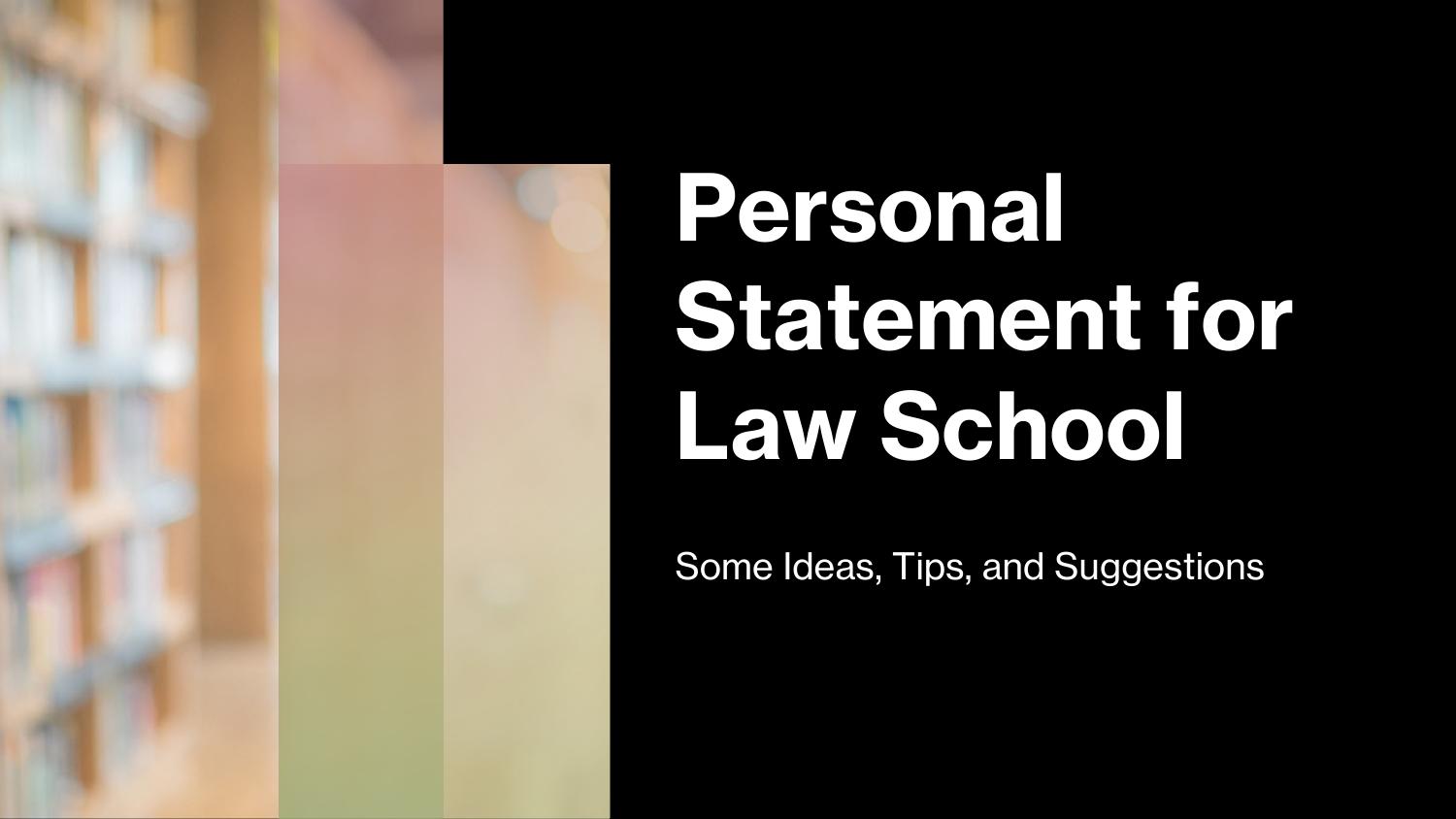### **Remember what you know about good writing**

- Every successful text has an introduction, body, conclusion.
- Focus on your audience: the law school's Admissions Board. Be sure you learn as much about your audience as you can.
- Focus on your purpose: getting a seat in law school and *to showcase your writing skills*
- Tweak for the different schools (audiences) as necessary.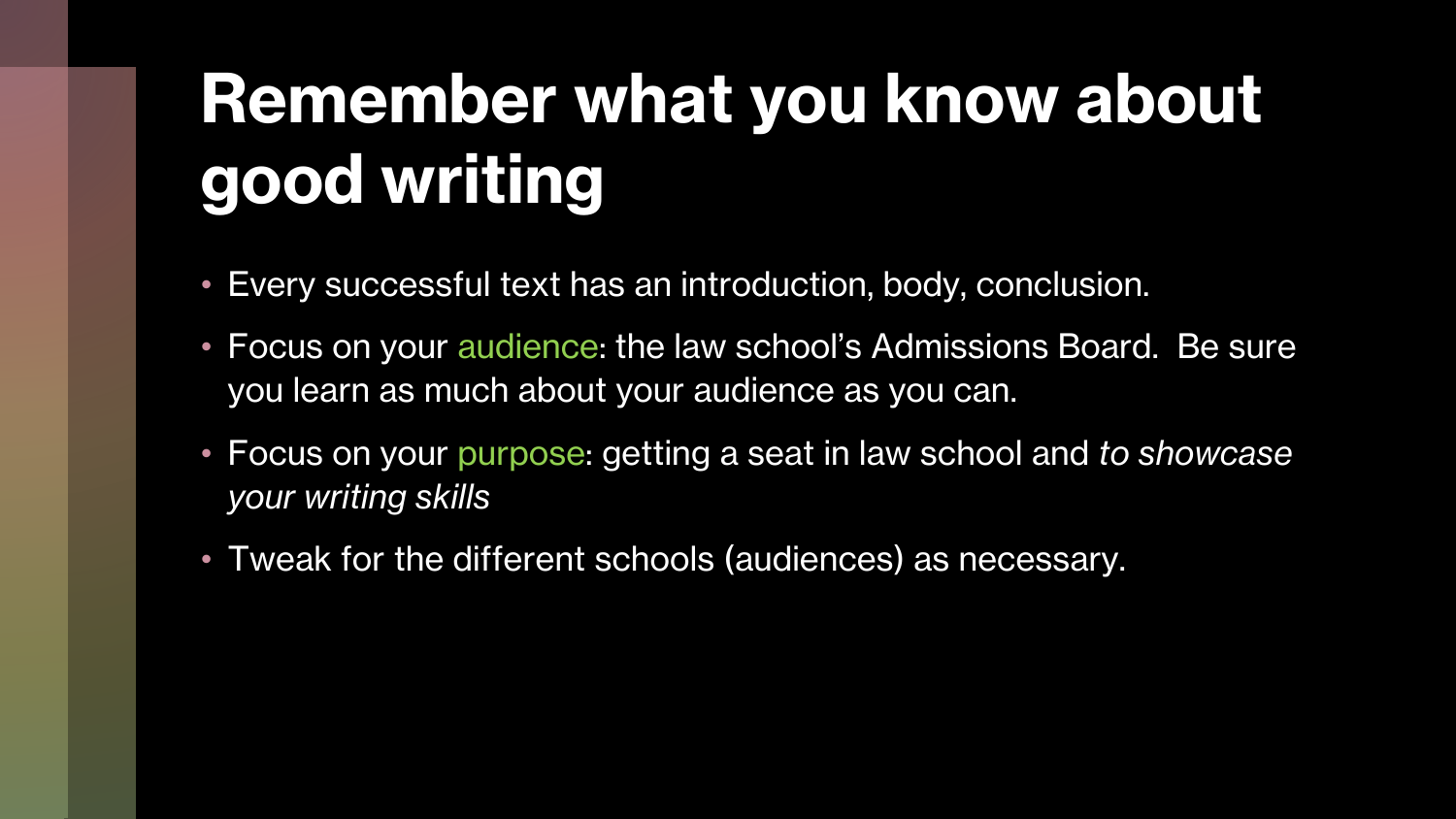#### **Look at sample personal statements online. This site gives some good examples, along with explanations for writing [strategies: https://www.shemmassianconsulting.com/blog/law-school-personal](https://www.shemmassianconsulting.com/blog/law-school-personal-statement#part-3-what-should-a-law-school-personal-statement-do)statement#part-3-what-should-a-law-school-personal-statement-do**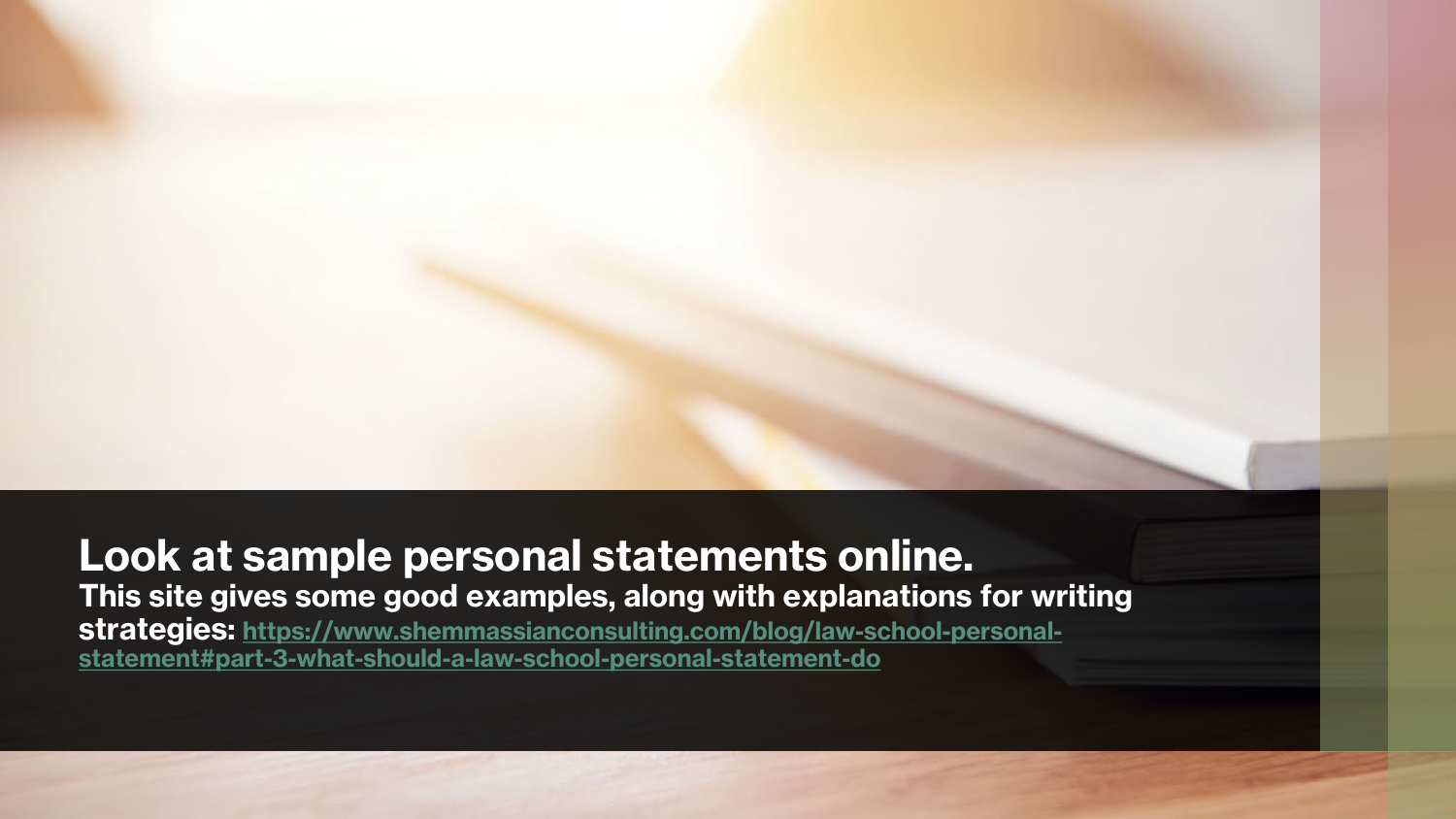#### **Read the prompt**

- While you can *possibly* write one personal statement for each law school application, chances are you will need to tweak your statement for the prompts offered by the different schools.
- Make every effort to tailor your statement for each school even if you are only making minor changes.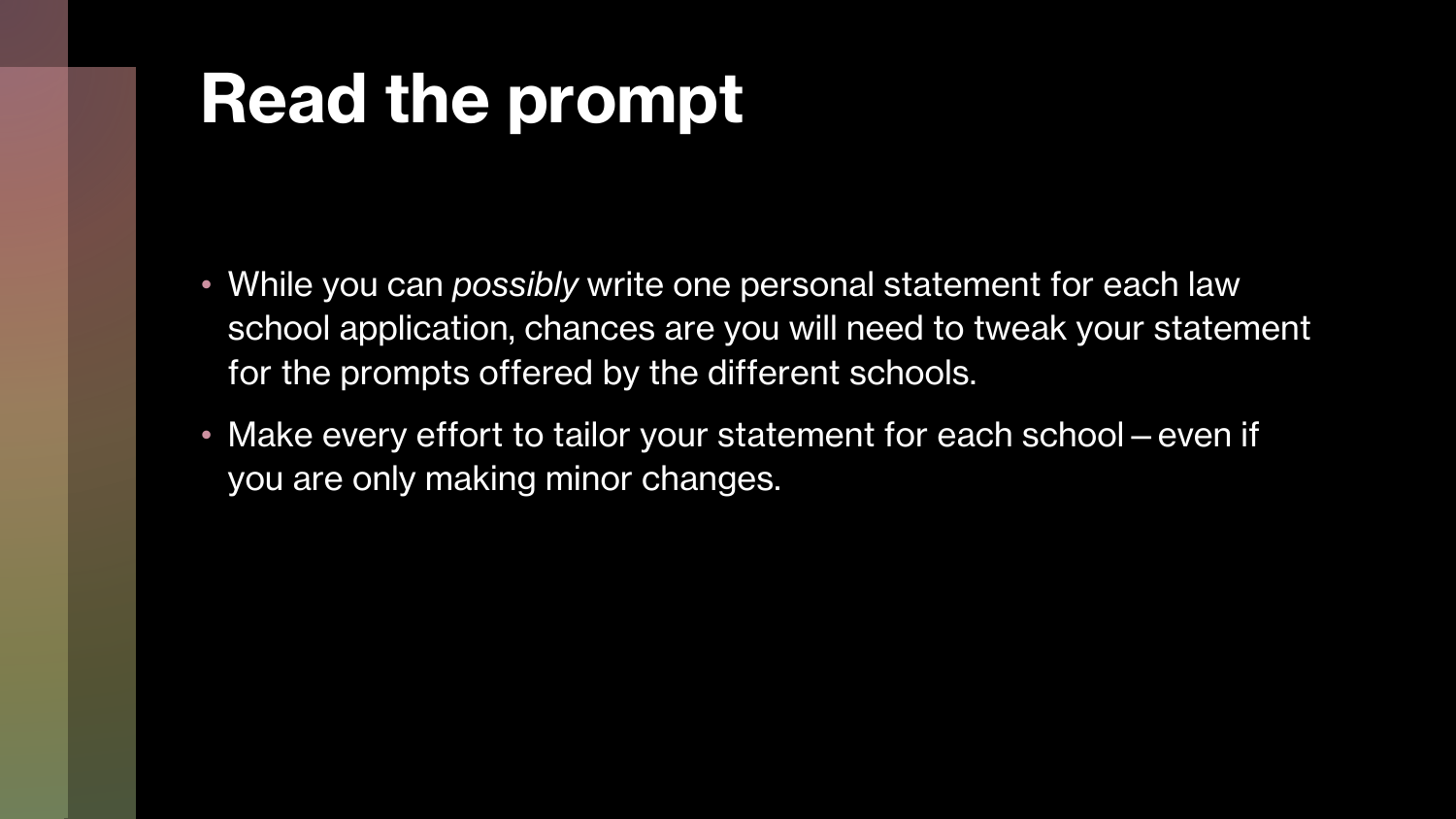## **Remember the**  *personal* **part of the statement**

Give the Admissions Board a chance to know you more personally. You will have given a lot of information on the application; make this more specific and unique, while at the same time introducing yourself to the Admission Board.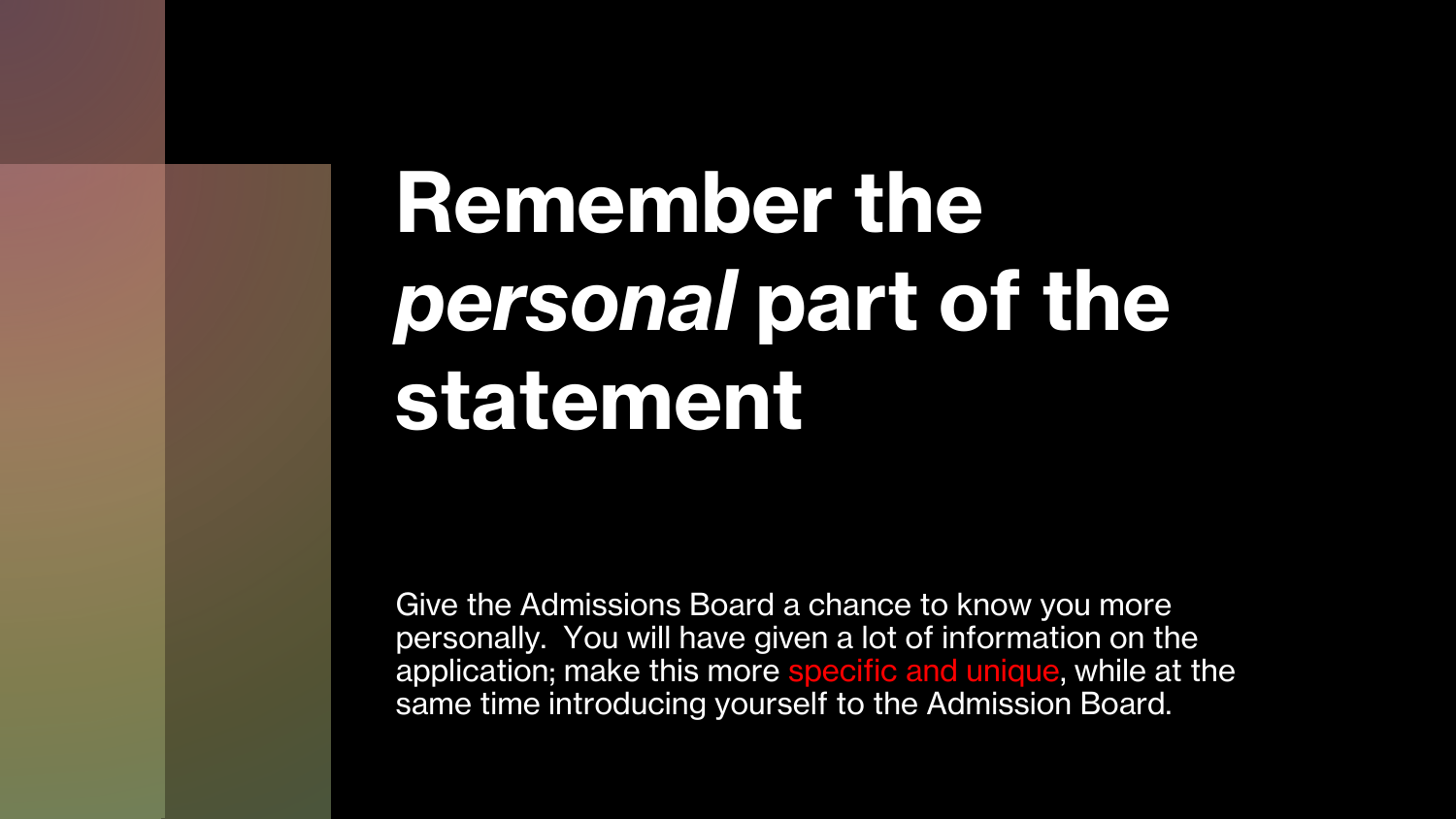**Do not write a discursive version of your résumé.**

Your résumé can stand for itself; you do not need to rehash the information in it.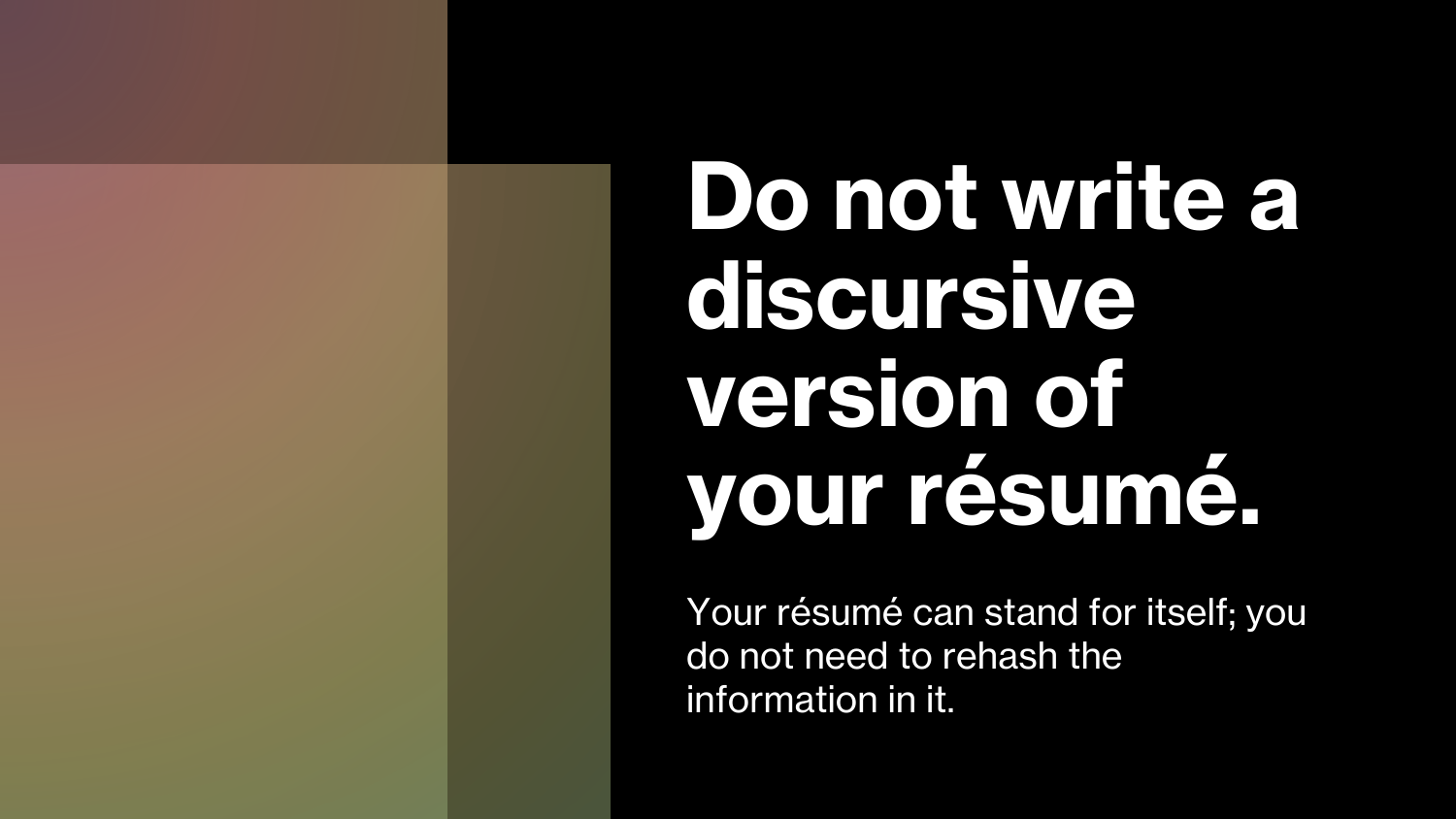### **Be careful about being overly emotional**

If your statement covers a sad story or something that causes you to be emotional for any reason, take a step away and get advice from others about the impact your statement can have on a reader.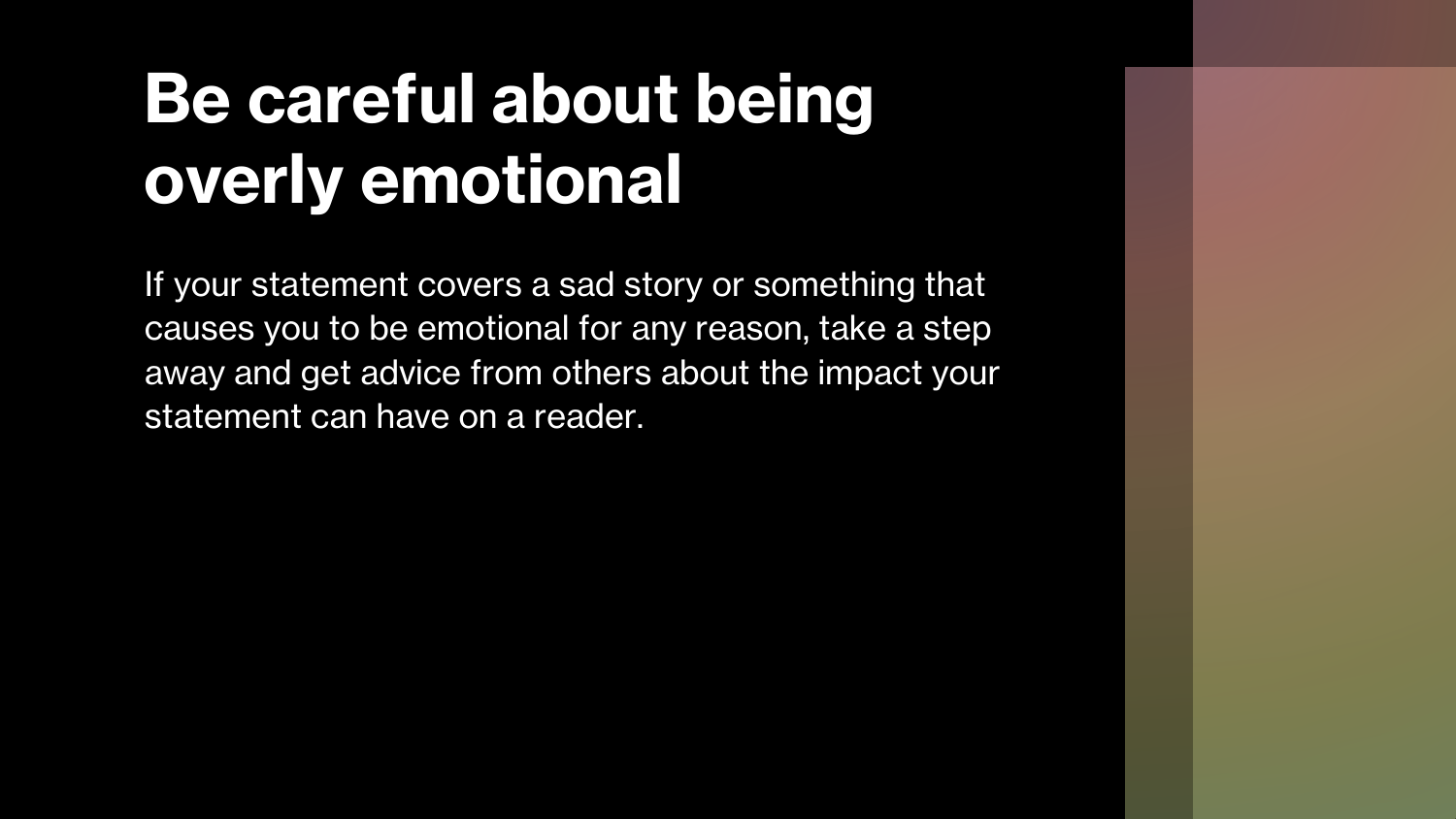#### **Be honest.**

Do not be compelled to exaggerate stories to make you seem unique.

Aim to be authentic and true to who you are as an individual.

You do not need to share obstacles you have overcome or life struggles you tackled. *You are sharing something important about you.*

Do not write the personal statement you *think* the law school wants to read.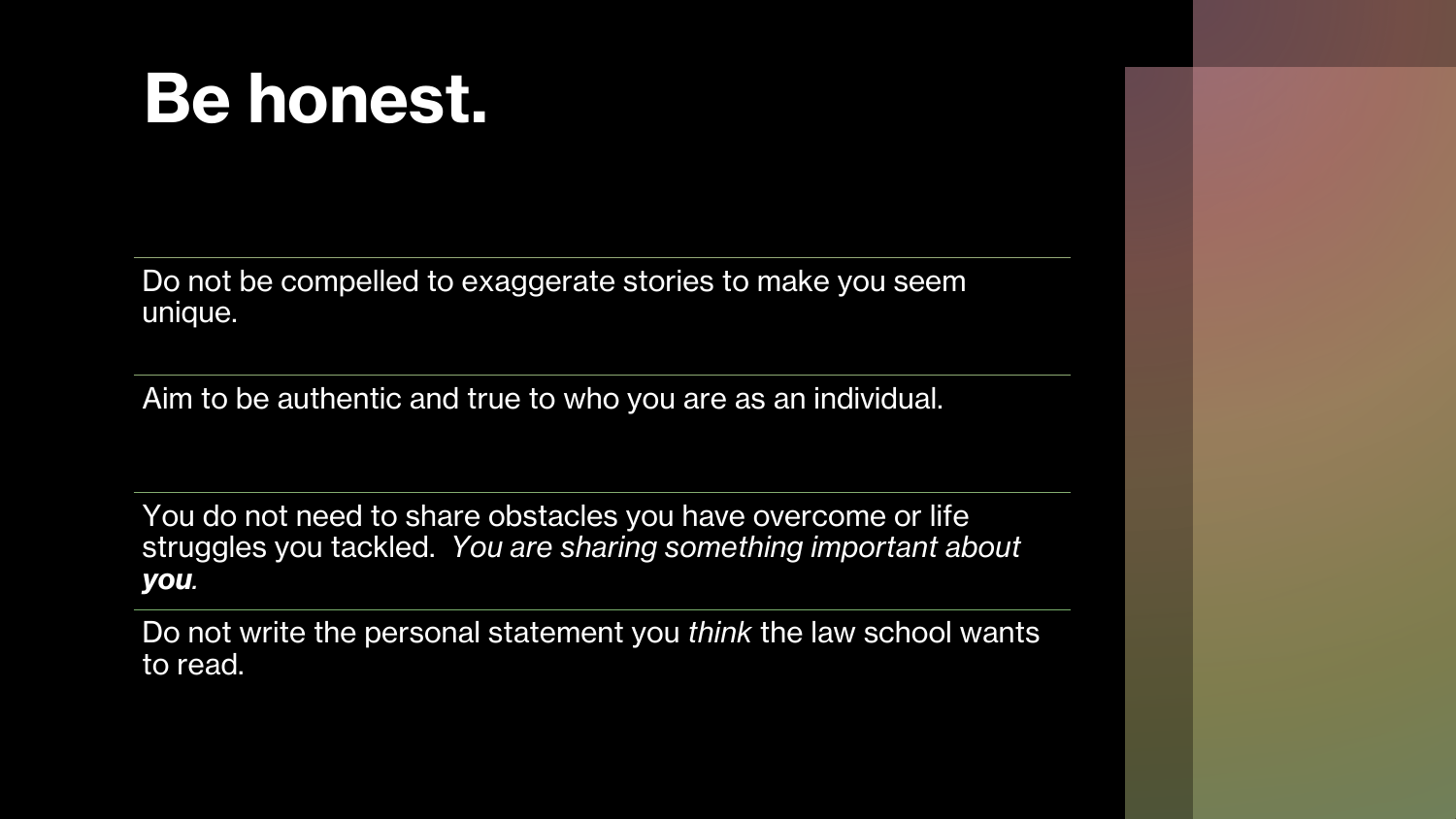#### **Clarify why you are pursuing law school.**

Are you hoping to impact the world in some way?

Are you aiming to carry on the work of another?

Are you demonstrating the influence of someone or a life event?

Do you have other goals?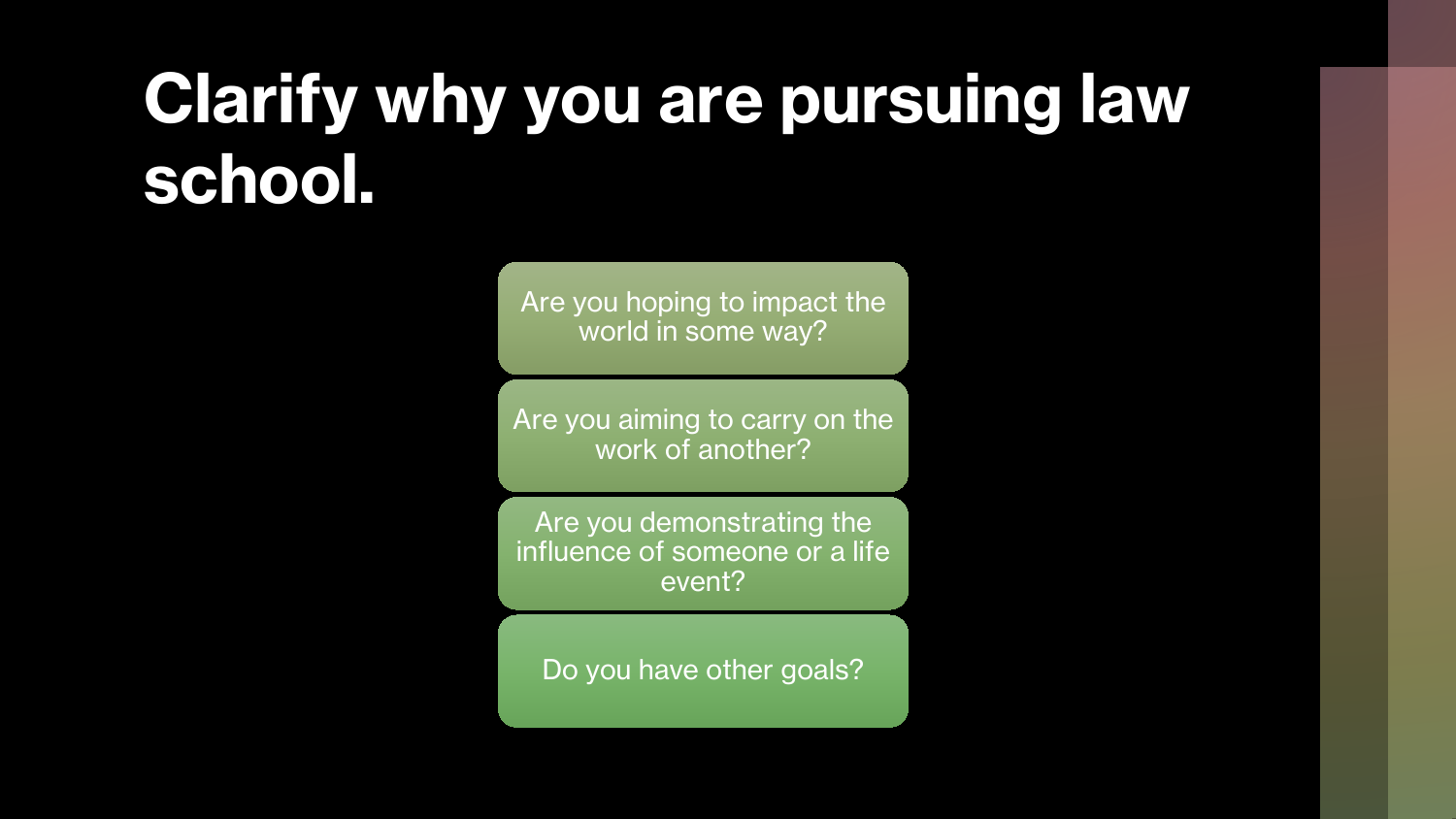#### **Make it interesting.**



Tell a story.



Offer an insight.

Most importantly: Make the reader want to read to the end and stay engaged.



*Offer humor with caution, as it may be misinterpreted.*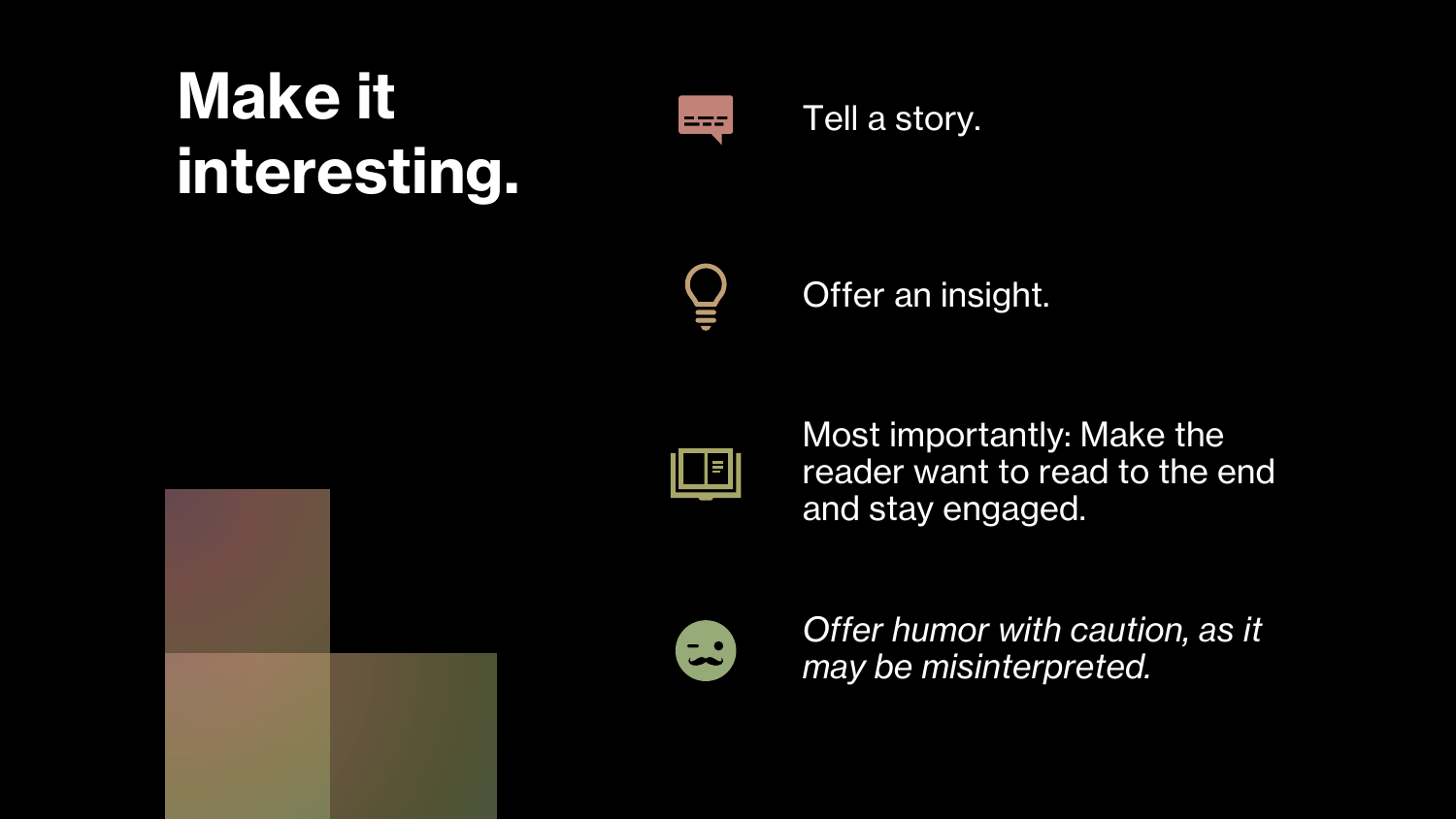#### **Revise with care.**

- Make macro-level changes that
	- Focus on consistent content.
		- What is your thesis?
		- Is your thesis clear throughout the statement?
	- Focus on organization.
		- Does the order of your paragraphs make sense?
		- Do you need transitional sentences or words to clarify how you are connecting things?
		- Does the order of sentences within paragraphs make sense?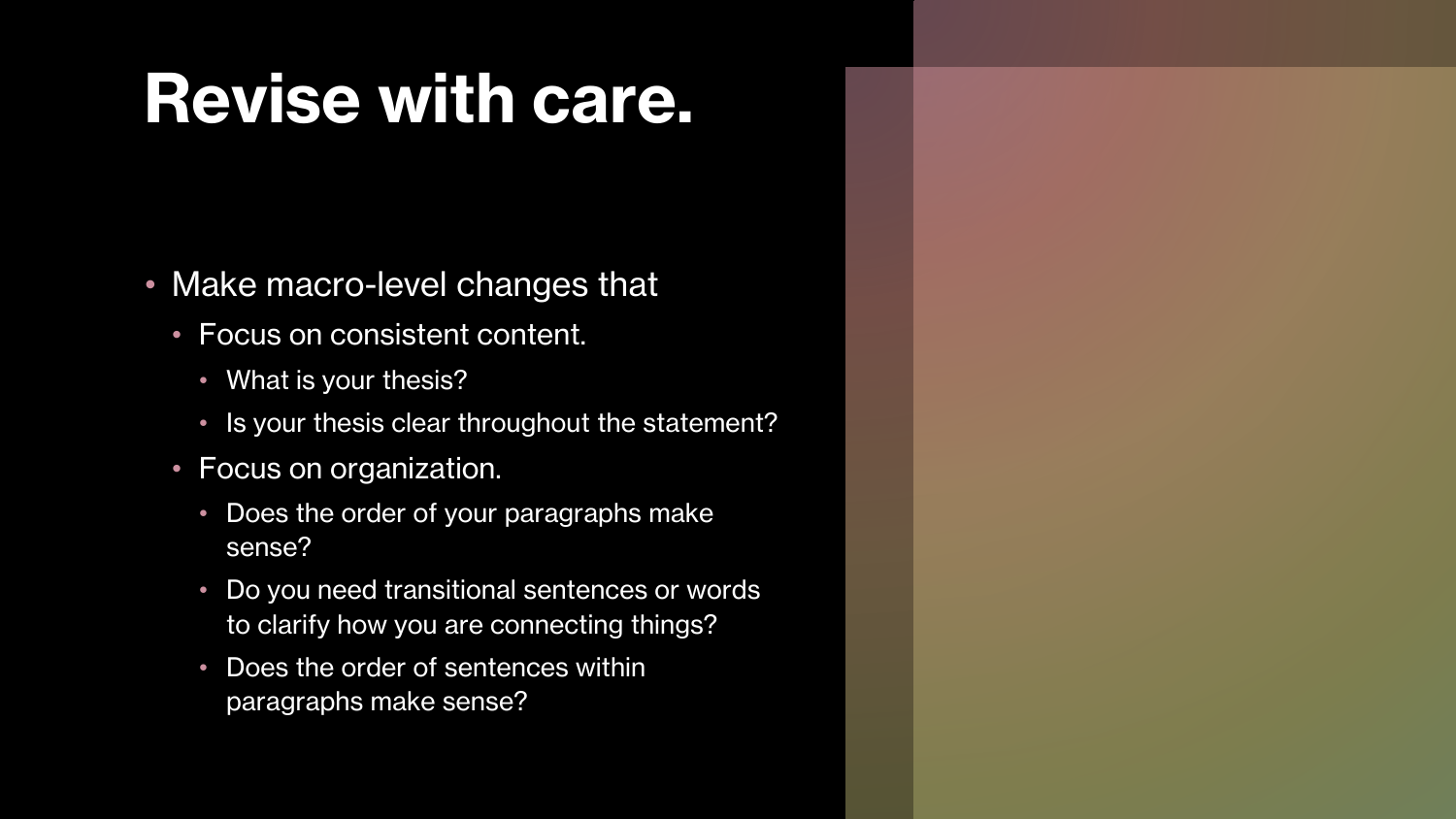#### **Revise, cont.**

Read through your draft as if you are the audience. What would convince you to read on and to be interested in you as a candidate for law school?

Walk away from your draft several times during your revision stages.

Let someone else read over your draft with an eye toward macro-level changes.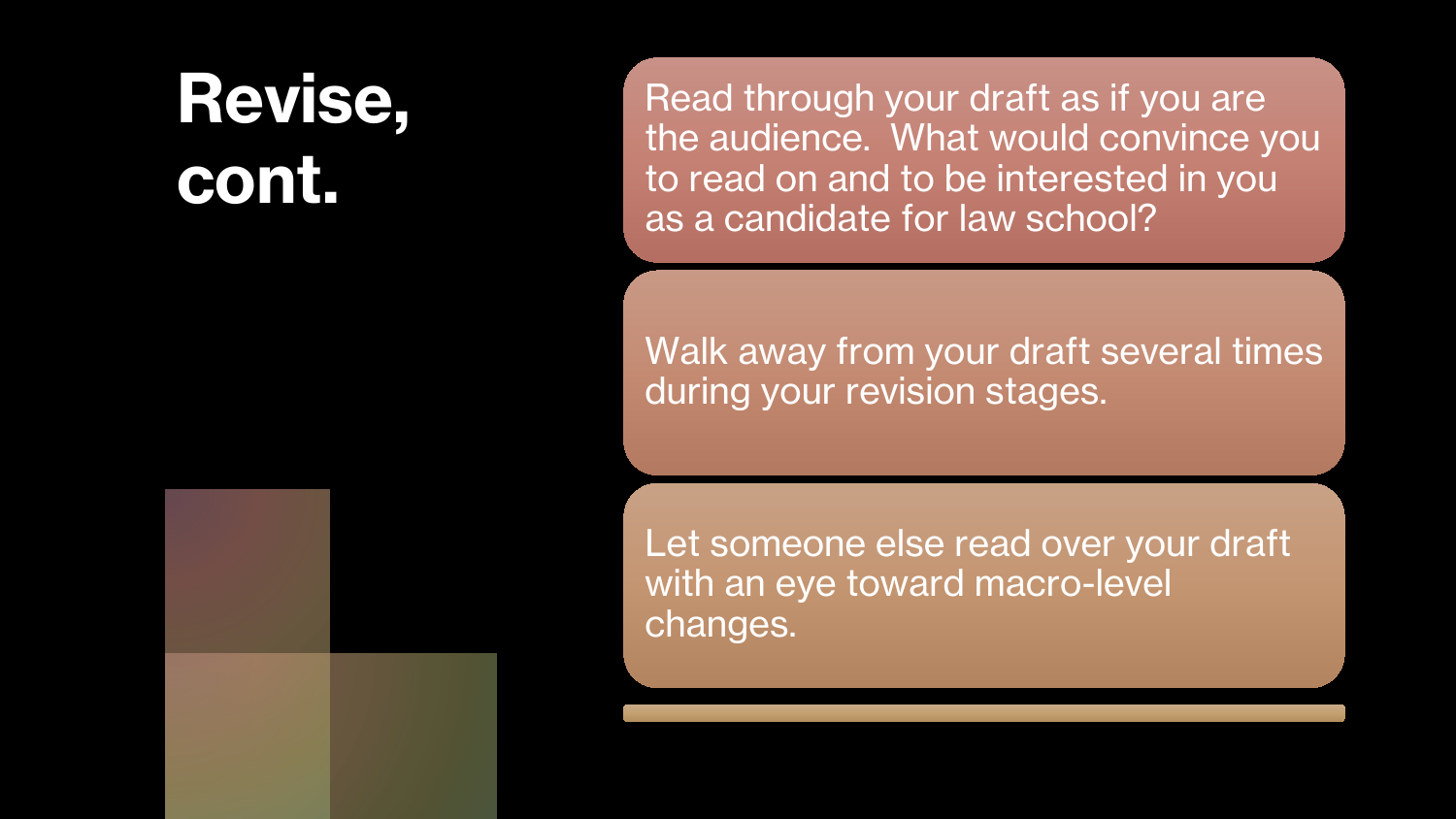*Walk away from your draft several times during your revision stages.* 

*Let someone else read over your draft with an eye toward macro-level changes.*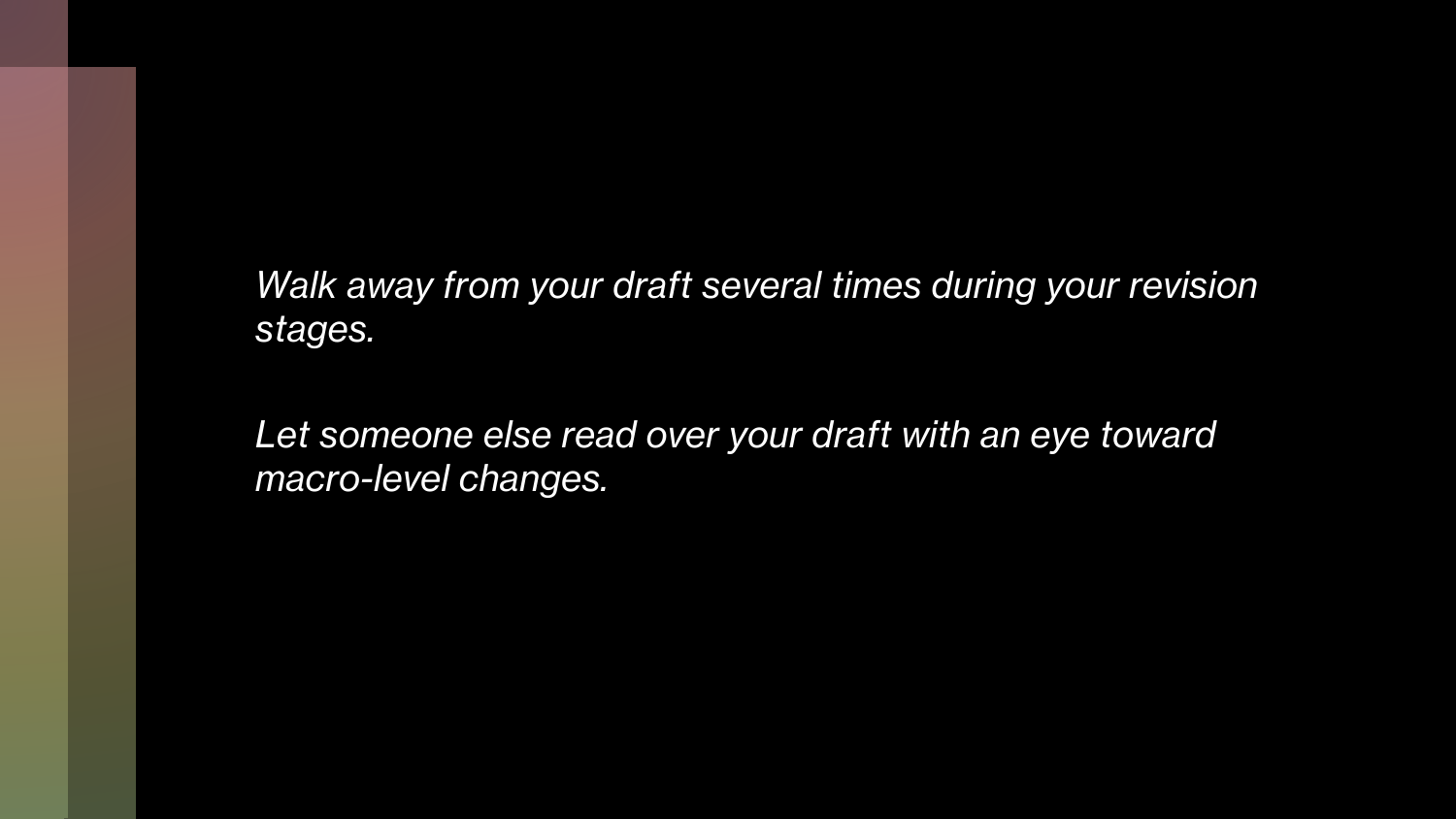## **Edit with care.**

Editing comes *after* you are satisfied with revision. During the editing stage, look over grammar and mechanics by focusing on your statement line by line.

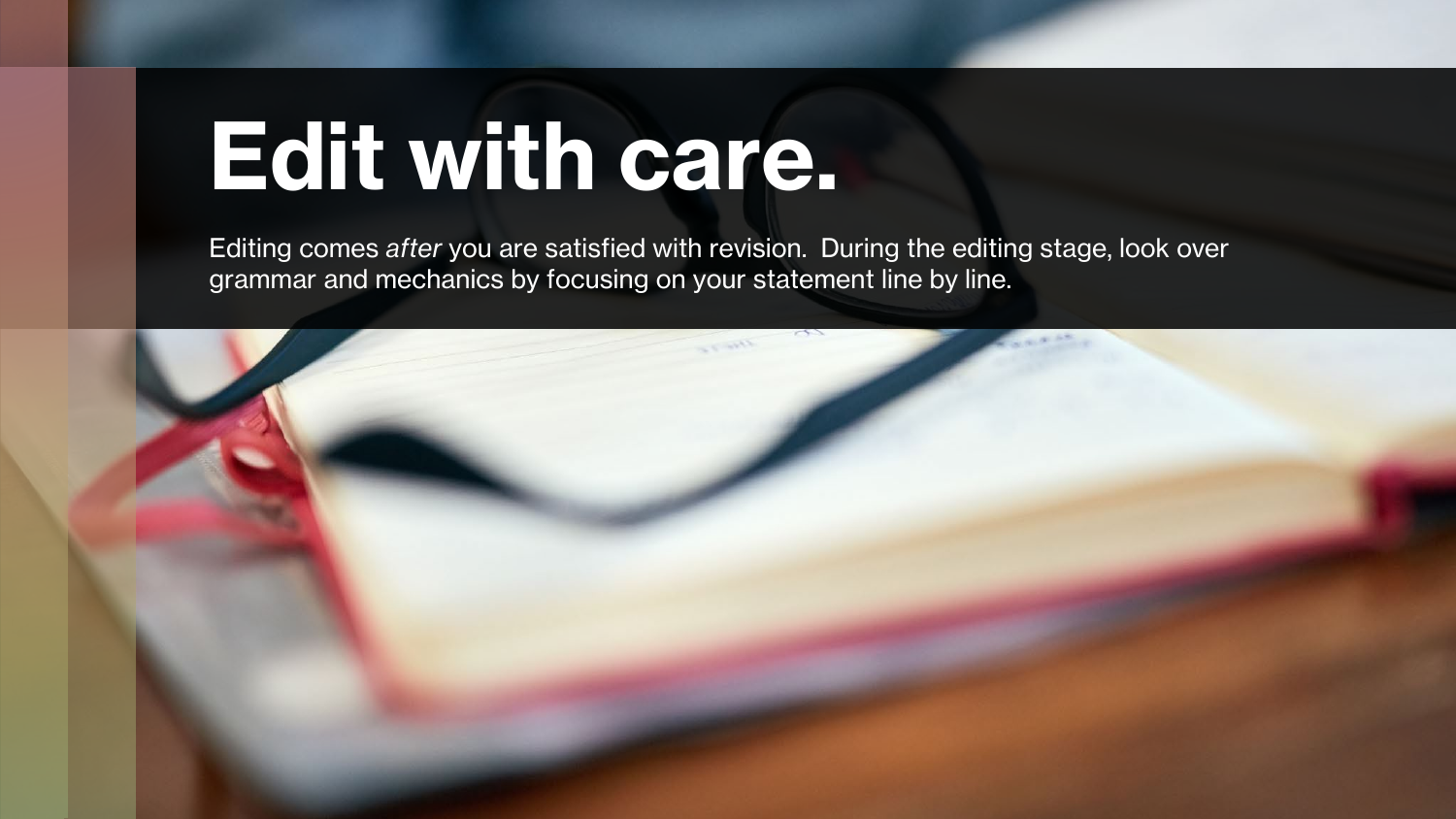

#### **Proofread!**

After you are satisfied with grammar and mechanics, look for any careless errors (i.e. using the wrong synonym, capitalizing words correctly, punctuating at the end of sentences, etc.). While spelling and grammar checkers will catch a lot, they will not catch everything.